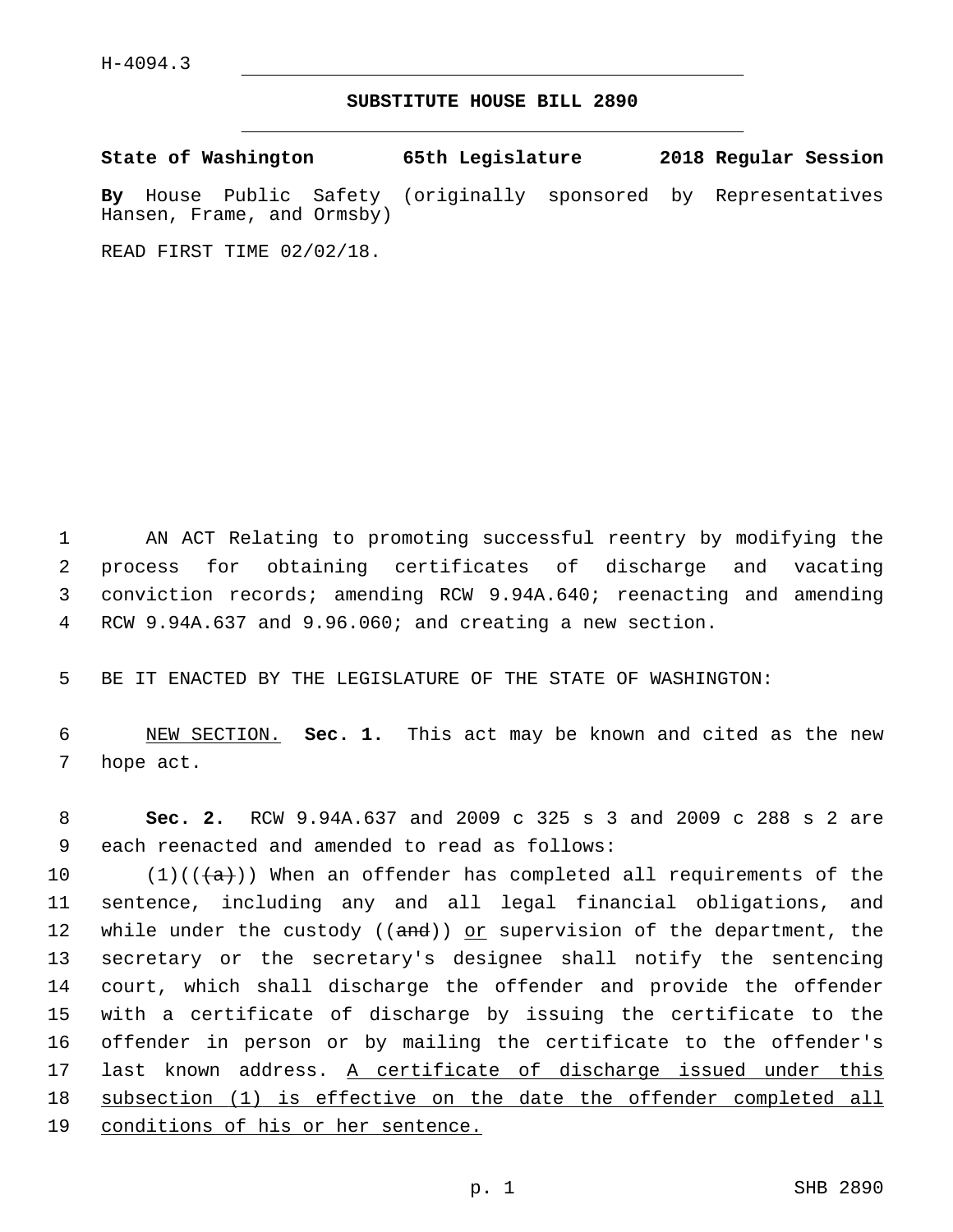$((\frac{1}{b}(\frac{1}{i}))$  (2)(a) When an offender has reached the end of his or her supervision with the department and has completed all the requirements of the sentence except his or her legal financial obligations, the secretary's designee shall provide the county clerk with a notice that the offender has completed all nonfinancial requirements of the sentence. The notice must list the specific sentence requirements that have been completed, so that it is clear to the sentencing court that the offender is entitled to discharge upon completing the legal financial obligations of the sentence.

 $((\overrightarrow{\pm}i))$  (b) When the department has provided the county clerk with notice under (a) of this subsection showing that an offender has completed all the requirements of the sentence and the offender subsequently satisfies all legal financial obligations under the 14 sentence, the county clerk shall notify the sentencing court( $(\tau)$ 15 including the notice from the department, which)) by promptly 16 transmitting the notice of completion of nonfinancial sentence requirements and notice of satisfaction of all legal financial obligations to the sentencing court. Upon receipt of the notices 19 under this subsection (2)(b), the court shall discharge the offender 20 and provide the offender with a certificate of discharge ((by issuing 21 the certificate to the offender in person or by mailing the 22 certificate to the offender's last known address)). A certificate of discharge issued under this subsection (2) is effective on the date the offender completed all conditions of his or her sentence.

 (( $\left(e\right)$  When an offender who is subject to requirements of the sentence in addition to the payment of legal financial obligations 27 either is not subject to supervision by the department or does not complete the requirements while under supervision of the department, 29 it is the offender's responsibility to provide the court with verification of the completion of the sentence conditions other than the payment of legal financial obligations. When the offender satisfies all legal financial obligations under the sentence, the county clerk shall notify the sentencing court that the legal financial obligations have been satisfied. When the court has received both notification from the clerk and adequate verification from the offender that the sentence requirements have been completed, the court shall discharge the offender and provide the offender  $38 \quad \text{with}$ )

 (3) In the absence of a certificate of discharge issued under subsection (1) or (2) of this section, the offender may file a motion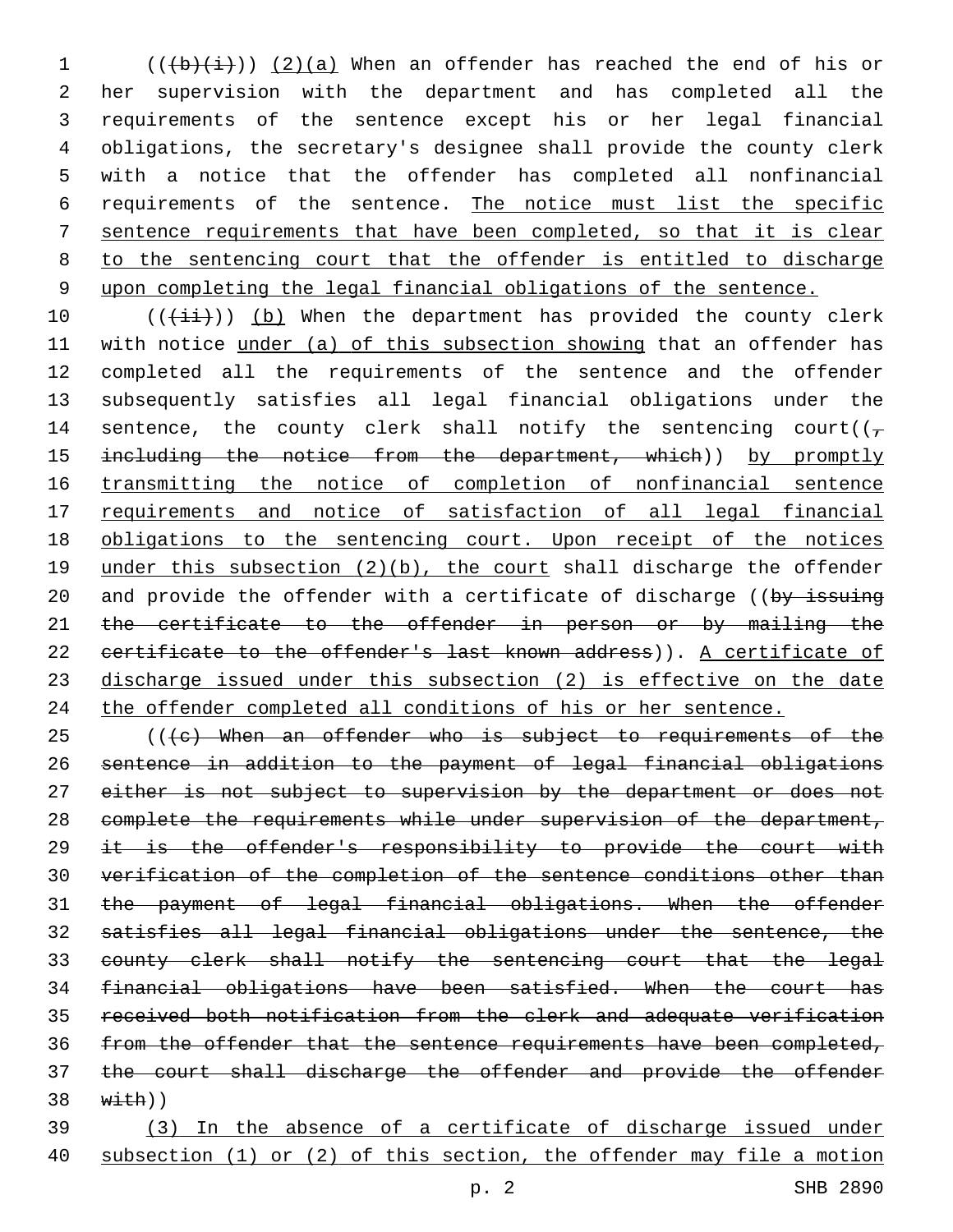1 with the sentencing court for a certificate of discharge. The sentencing court shall issue a certificate of discharge upon verification of completion of all sentencing conditions, including any and all legal financial obligations. A certificate of discharge issued under this subsection (3) is effective on the date the offender completed all conditions of his or her sentence.

 (4) In the absence of a certificate of discharge issued under subsection (1), (2), or (3) of this section, the offender may file a motion with the sentencing court for a certificate of discharge and 10 file a declaration sworn under penalty of perjury that he or she has completed all of the nonfinancial conditions of his or her sentence. The filing of such a declaration creates a rebuttable presumption that the offender completed all nonfinancial conditions of his or her sentence. A certificate of discharge issued under this subsection (4) is effective on the later of: (a) Five years after completion of 16 community custody, or if the offender was not required to serve 17 community custody, after the completion of full and partial confinement; or (b) the date any and all legal financial obligations were satisfied.

 (5) The court shall issue a certificate of discharge under this 21 section by issuing the certificate to the offender in person or by mailing the certificate to the offender's last known address.

 $((+2)^{n})$  (6)(a) ((For purposes of this subsection  $(2)^{n}$ )) A no- contact order is not a requirement of the offender's sentence. An offender who has completed all requirements of the sentence, including any and all legal financial obligations, is eligible for a certificate of discharge even if the offender has an existing no- contact order that excludes or prohibits the offender from having 29 contact with a specified person or ((business)) entity or coming 30 within a set distance of any specified location.

 (( $\left(\frac{b}{b}\right)$ ) In the case of an eligible offender who has a no-contact order as part of the judgment and sentence, the offender may 33 ((petition)) file a motion with the sentencing court to issue a 34 certificate of discharge and a separate no-contact order ((by filing a petition in the sentencing court and)), which must include paying 36 the appropriate filing fee ((associated with the petition)) for the separate no-contact order. This filing fee does not apply to an offender seeking a certificate of discharge when the offender has a no-contact order separate from the judgment and sentence.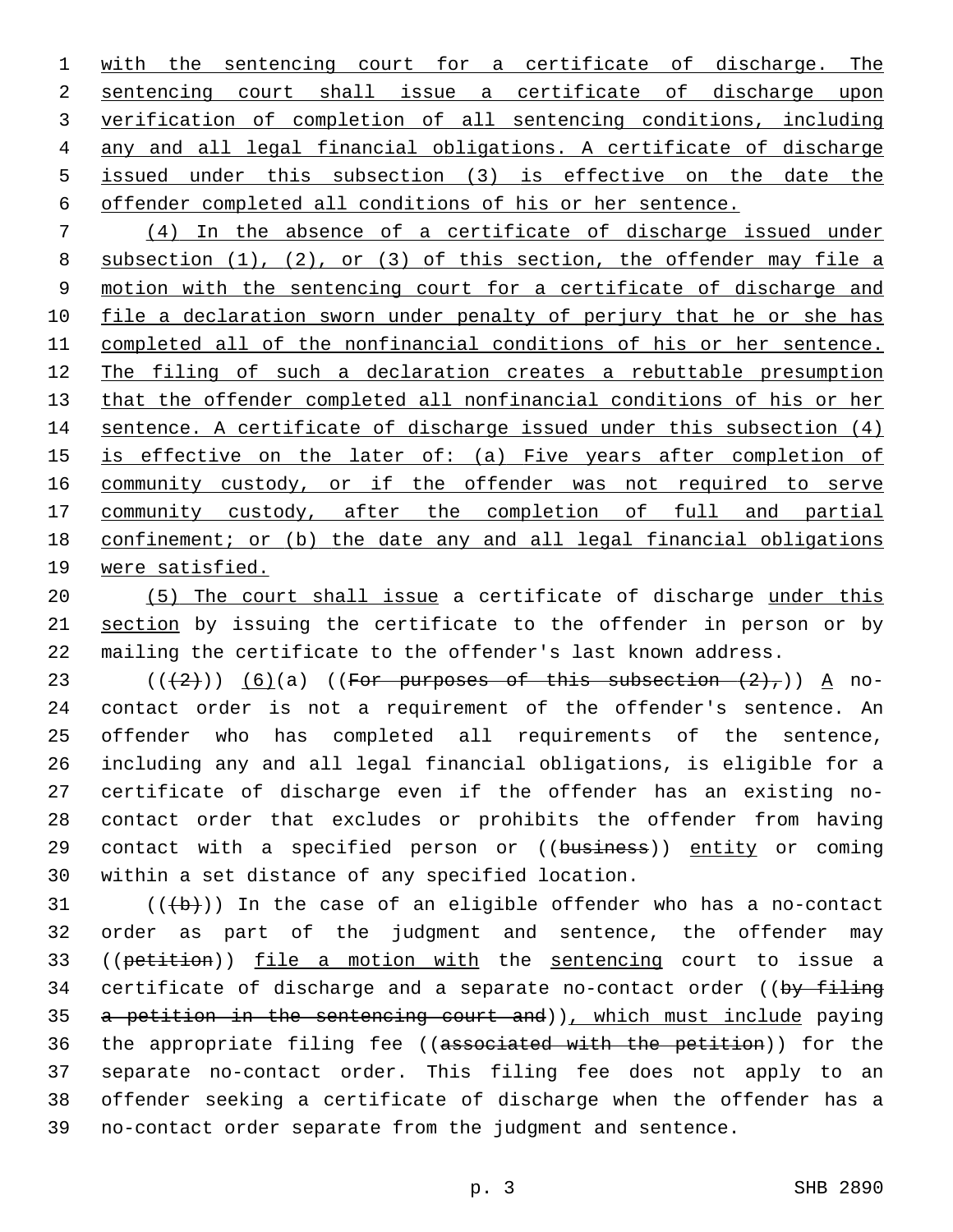$((\dagger i)(A)$  The court shall issue a certificate of discharge and a separate no-contact order under this subsection (2) if the court determines that the offender has completed all requirements of the sentence, including all legal financial obligations.)) The court shall reissue the no-contact order separately under a new civil cause number for the remaining term and under the same conditions as 7 contained in the judgment and sentence.

 $((+B))$  (b) The clerk of the court shall send a copy of the new 9 no-contact order to the individuals or entities protected by the no- contact order, along with an explanation of the reason for the change, if there is an address available in the court file. If no address is available, the clerk of the court shall forward a copy of the order to the prosecutor, who shall send a copy of the no-contact order with an explanation of the reason for the change to the last 15 known address of the protected individuals or entities.

 $((\{\pm i\})$  Whenever an order under this subsection  $(2)$  is issued,)) 17 (c) The clerk of the court shall forward a copy of the order to the appropriate law enforcement agency specified in the order on or before the next judicial day. The clerk shall also include a cover sheet that indicates the case number of the judgment and sentence that has been discharged. Upon receipt of the copy of the order and cover sheet, the law enforcement agency shall enter the order into any computer-based criminal intelligence information system available in this state used by law enforcement agencies to list outstanding warrants. The order shall remain in this system until it expires. The new order, and case number of the discharged judgment and sentence, shall be linked in the criminal intelligence information system for 28 purposes of enforcing the no-contact order.

29 (( $(i+1i)$ ) (d) A separately issued no-contact order may be 30 enforced under chapter 26.50 RCW.

 $((\overline{+iv}))(e)$  A separate no-contact order issued under this 32 subsection  $((+2)^{n})$  (6) is not a modification of the offender's 33 sentence.

 ( $(\frac{43}{})$ ) (7) Every signed certificate and order of discharge shall be filed with the county clerk of the sentencing county. In addition, the court shall send to the department a copy of every signed certificate and order of discharge for offender sentences under the authority of the department. The county clerk shall enter into a database maintained by the administrator for the courts the names of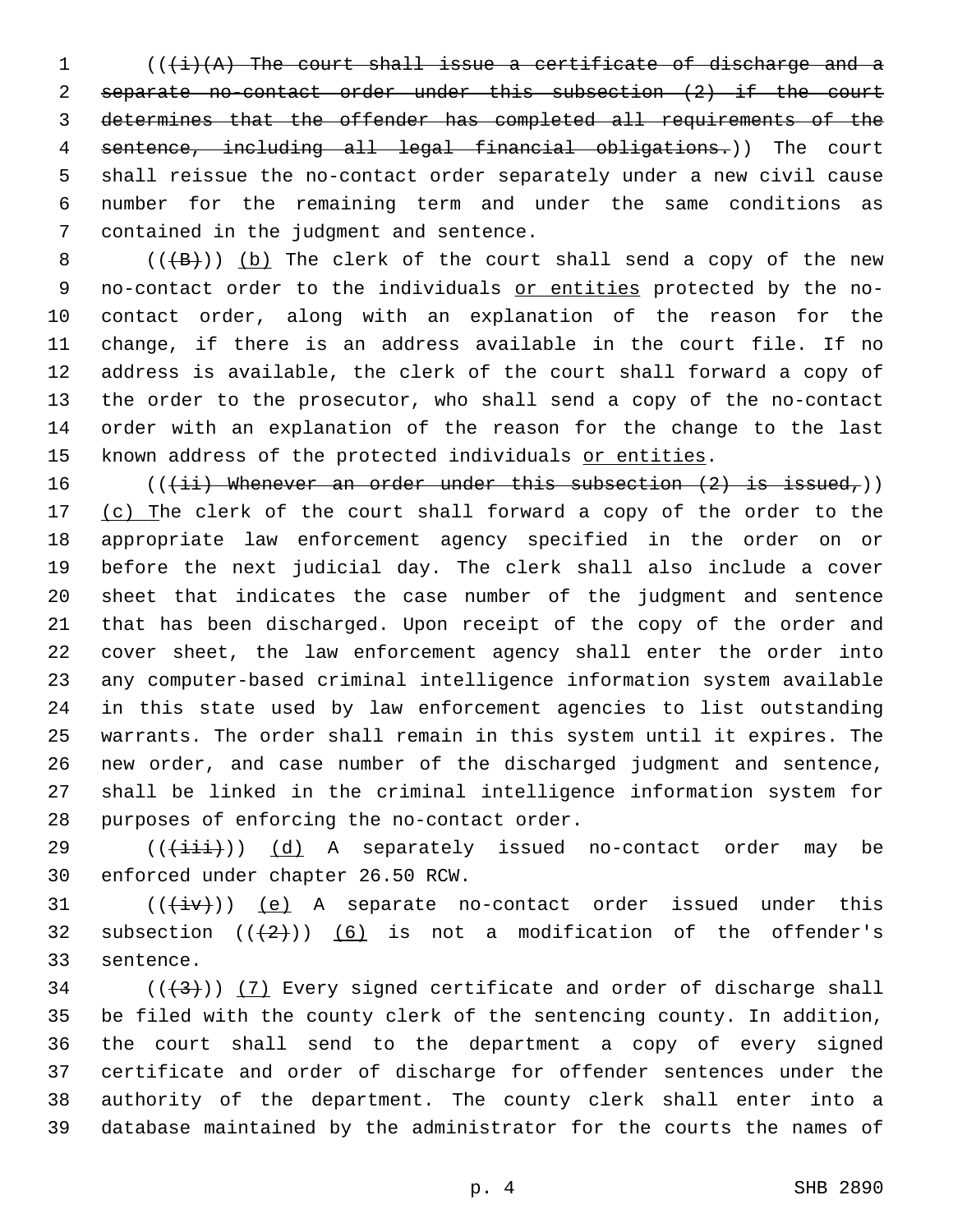all felons who have been issued certificates of discharge, the date of discharge, and the date of conviction and offense.

 ( $(4)$ ))  $(8)$  An offender who is not convicted of a violent offense or a sex offense and is sentenced to a term involving community supervision may be considered for a discharge of sentence by the sentencing court prior to the completion of community supervision, provided that the offender has completed at least one-half of the term of community supervision and has met all other sentence 9 requirements.

 $((+5+))$  (9) The discharge shall have the effect of restoring all civil rights not already restored by RCW 29A.08.520, and the certificate of discharge shall so state. Nothing in this section prohibits the use of an offender's prior record for purposes of determining sentences for later offenses as provided in this chapter. Nothing in this section affects or prevents use of the offender's prior conviction in a later criminal prosecution either as an element of an offense or for impeachment purposes. A certificate of discharge 18 is not based on a finding of rehabilitation.

 $((+6))$  (10) Unless otherwise ordered by the sentencing court, a certificate of discharge shall not terminate the offender's obligation to comply with an order that excludes or prohibits the offender from having contact with a specified person or coming within a set distance of any specified location that was contained in the judgment and sentence. An offender who violates such an order after a certificate of discharge has been issued shall be subject to prosecution according to the chapter under which the order was 27 originally issued.

 $((+7+))$  (11) Upon release from custody, the offender may apply to the department for counseling and help in adjusting to the community. This voluntary help may be provided for up to one year following the 31 release from custody.

 **Sec. 3.** RCW 9.94A.640 and 2012 c 183 s 3 are each amended to 33 read as follows:

 (1) Every offender who has been discharged under RCW 9.94A.637 may apply to the sentencing court for a vacation of the offender's record of conviction. If the court finds the offender meets the tests prescribed in subsection (2) of this section, the court may clear the record of conviction by: (a) Permitting the offender to withdraw the offender's plea of guilty and to enter a plea of not guilty; or (b)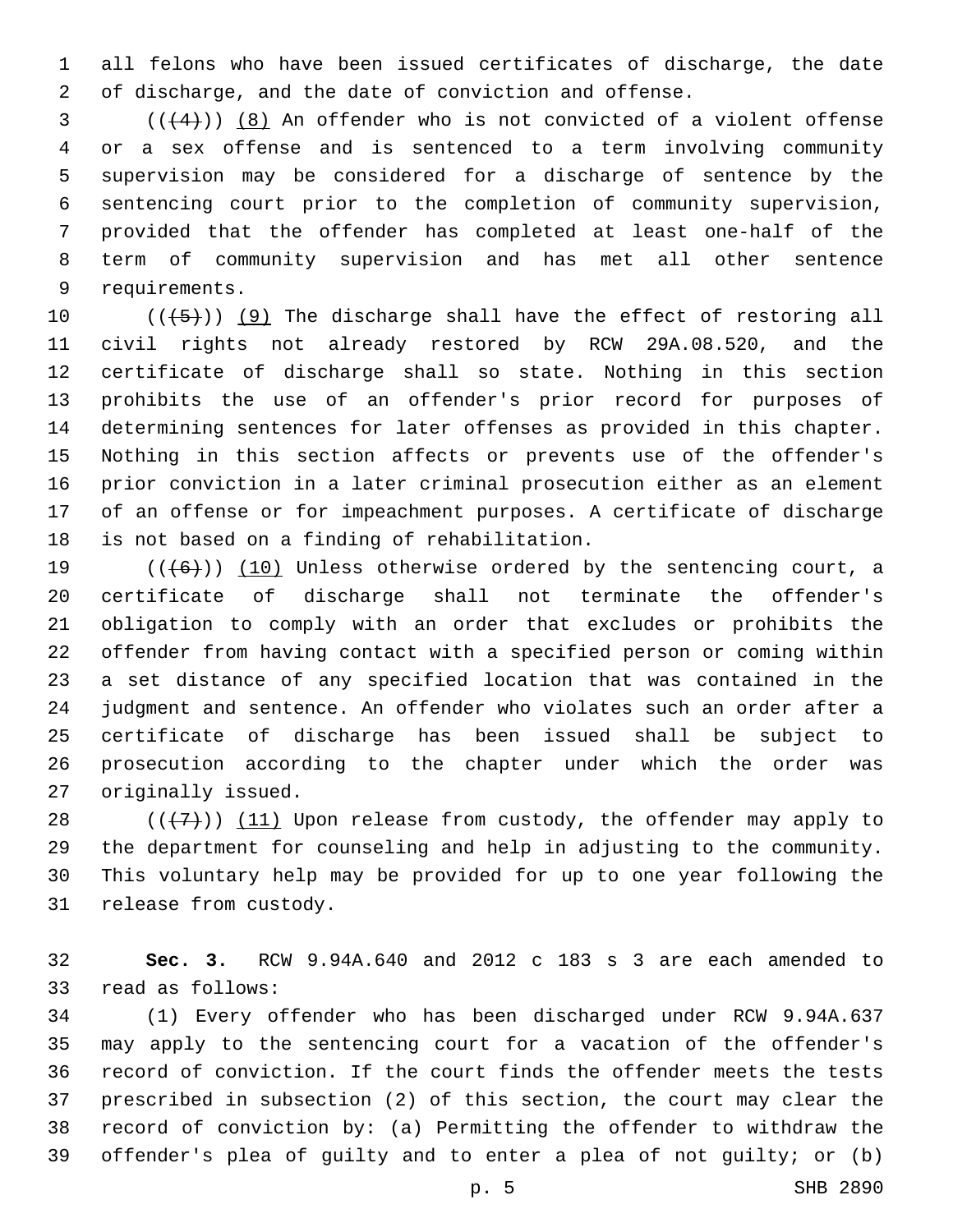if the offender has been convicted after a plea of not guilty, by the court setting aside the verdict of guilty; and (c) by the court dismissing the information or indictment against the offender.

 (2) An offender may not have the record of conviction cleared if: (a) There are any criminal charges against the offender pending in any court of this state or another state, or in any federal court;

 (b) The offense was a violent offense as defined in RCW 8 9.94A.030( $(+$ 

9 (e) the offense was a)) or crime against persons as defined in 10 RCW 43.43.830, except for assault in the second degree under RCW 9A.36.021, assault in the third degree under RCW 9A.36.031(1) (a) through (f), or (i) through (k) when not committed against a law 13 enforcement officer or peace officer, or robbery in the second degree 14 under RCW 9A.56.210;

 (( $\left(\frac{1}{d} \right)$ ) (c) The offense is a class B felony and the offender has been convicted of a new crime in this state, another state, or 17 federal court in the ten years prior to the application for vacation;

 (d) The offense is a class C felony and the offender has been convicted of a new crime in this state, another state, or federal 20 court ((since the date of the offender's discharge under RCW 21 9.94A.637)) in the five years prior to the application for vacation;

 (e) The offense is a class B felony and less than ten years have 23 passed since the ((date the applicant was discharged under RCW 24 9.94A.637)) later of: (i) The applicant's release from community 25 custody; (ii) the applicant's release from full and partial 26 confinement; or (iii) the applicant's sentencing date;

 (f) The offense was a class C felony, other than a class C felony described in RCW 46.61.502(6) or 46.61.504(6), and less than five 29 years have passed since the ((date the applicant was discharged under RCW 9.94A.637)) later of: (i) The applicant's release from community custody; (ii) the applicant's release from full and partial confinement; or (iii) the applicant's sentencing date; or

33 (q) The offense was a  $((e \text{lass } C))$  felony described in RCW  $46.61.502((\leftarrow)\)$  or  $46.61.504((\leftarrow)\)$ .

 (3) Once the court vacates a record of conviction under subsection (1) of this section, the fact that the offender has been convicted of the offense shall not be included in the offender's criminal history for purposes of determining a sentence in any subsequent conviction, and the offender shall be released from all penalties and disabilities resulting from the offense. For all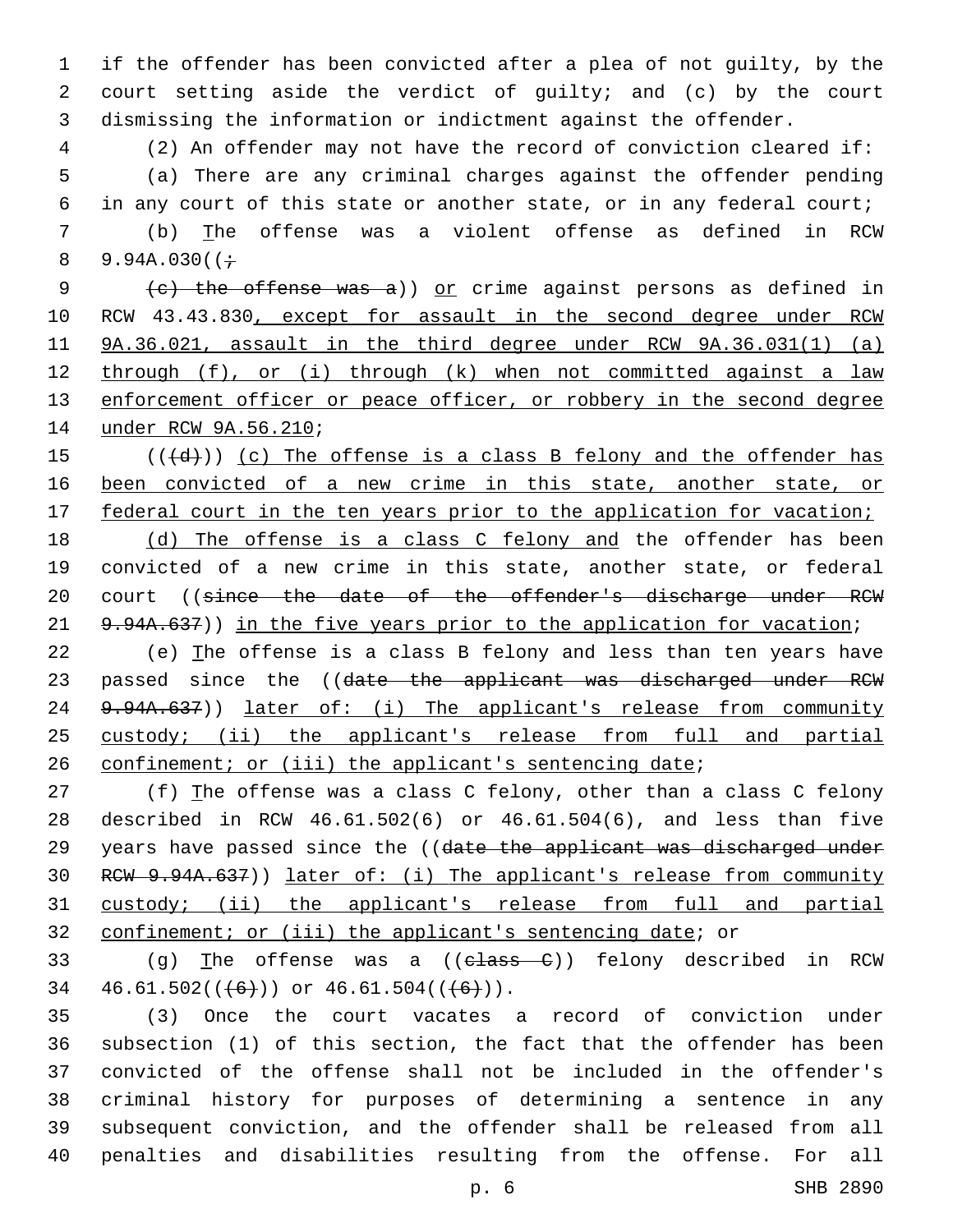purposes, including responding to questions on employment applications, an offender whose conviction has been vacated may state 3 that the offender has never been convicted of that crime.  $\underline{A}$  conviction that has been vacated under this section may not be disseminated or disclosed by the state patrol or local law enforcement agency to any person, except other criminal justice enforcement agencies. Nothing in this section affects or prevents the use of an offender's prior conviction in a later criminal 9 prosecution.

 **Sec. 4.** RCW 9.96.060 and 2017 c 336 s 2, 2017 c 272 s 9, and 2017 c 128 s 1 are each reenacted and amended to read as follows:

 (1) Every person convicted of a misdemeanor or gross misdemeanor offense who has completed all of the terms of the sentence for the misdemeanor or gross misdemeanor offense may apply to the sentencing court for a vacation of the applicant's record of conviction for the offense. If the court finds the applicant meets the tests prescribed in subsection (2) of this section, the court may in its discretion vacate the record of conviction by: (a)(i) Permitting the applicant to withdraw the applicant's plea of guilty and to enter a plea of not guilty; or (ii) if the applicant has been convicted after a plea of not guilty, the court setting aside the verdict of guilty; and (b) the court dismissing the information, indictment, complaint, or citation against the applicant and vacating the judgment and 24 sentence.

 (2) An applicant may not have the record of conviction for a misdemeanor or gross misdemeanor offense vacated if any one of the 27 following is present:

 (a) There are any criminal charges against the applicant pending 29 in any court of this state or another state, or in any federal court;

 (b) The offense was a violent offense as defined in RCW 9.94A.030 31 or an attempt to commit a violent offense;

 (c) The offense was a violation of RCW 46.61.502 (driving while under the influence), 46.61.504 (actual physical control while under the influence), 9.91.020 (operating a railroad, etc. while intoxicated), or the offense is considered a "prior offense" under RCW 46.61.5055 and the applicant has had a subsequent alcohol or drug violation within ten years of the date of arrest for the prior offense or less than ten years has elapsed since the date of the 39 arrest for the prior offense;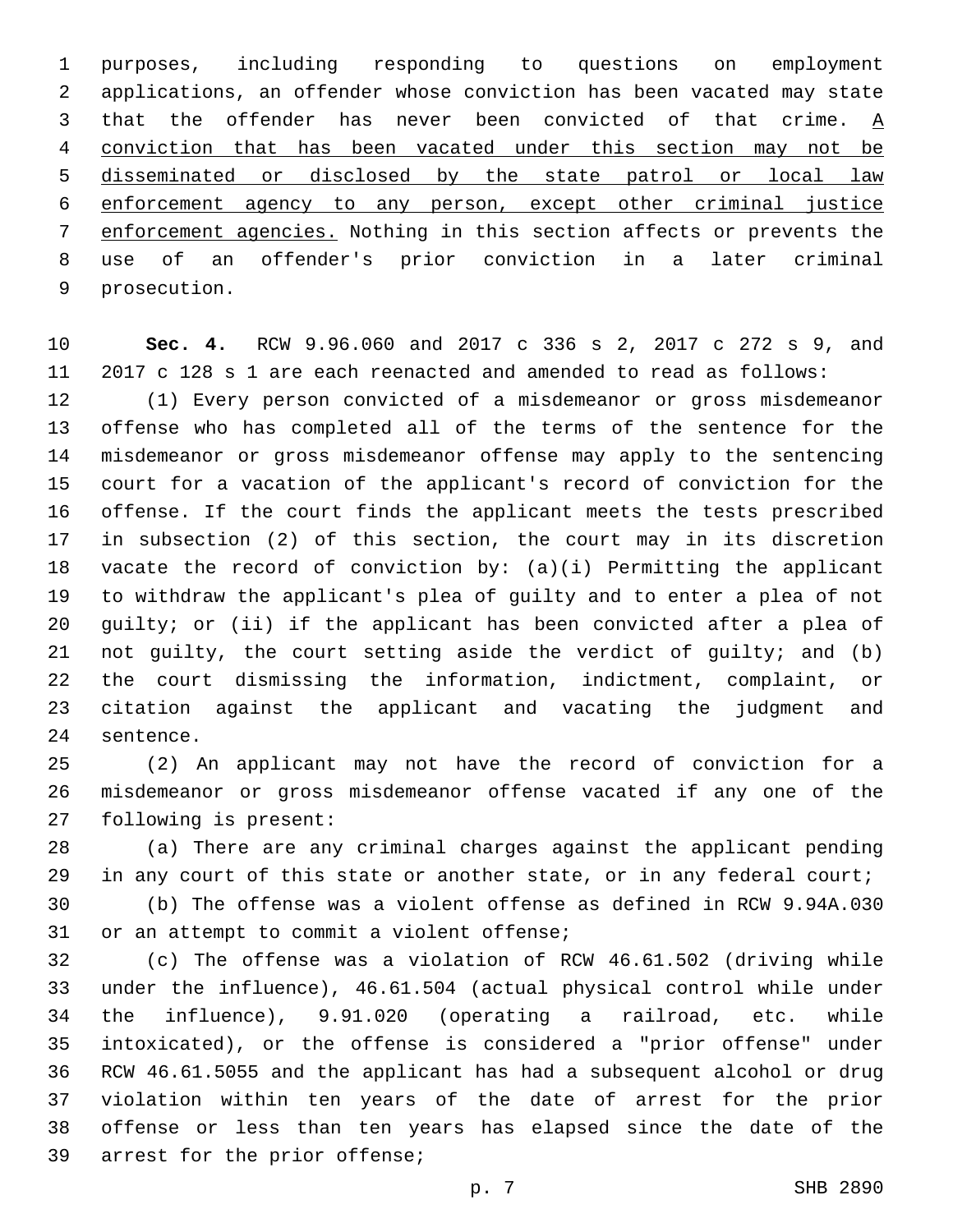(d) The offense was any misdemeanor or gross misdemeanor violation, including attempt, of chapter 9.68 RCW (obscenity and pornography), chapter 9.68A RCW (sexual exploitation of children), or chapter 9A.44 RCW (sex offenses) other than a conviction for failure 5 to register under RCW 9A.44.132;

 (e) The applicant was convicted of a misdemeanor or gross misdemeanor offense as defined in RCW 10.99.020, or the court determines after a review of the court file that the offense was committed by one family member or household member against another, or the court, after considering the damage to person or property that resulted in the conviction, any prior convictions for crimes defined in RCW 10.99.020, or for comparable offenses in another state or in federal court, and the totality of the records under review by the court regarding the conviction being considered for vacation, determines that the offense involved domestic violence, and any one of the following factors exist:

 (i) The applicant has not provided written notification of the vacation petition to the prosecuting attorney's office that prosecuted the offense for which vacation is sought, or has not 20 provided that notification to the court;

 (ii) The applicant has previously had a conviction for domestic violence. For purposes of this subsection, however, if the current application is for more than one conviction that arose out of a single incident, none of those convictions counts as a previous 25 conviction;

 (iii) The applicant has signed an affidavit under penalty of perjury affirming that the applicant has not previously had a conviction for a domestic violence offense, and a criminal history check reveals that the applicant has had such a conviction; or

 (iv) Less than five years have elapsed since the person completed the terms of the original conditions of the sentence, including any financial obligations and successful completion of any treatment 33 ordered as a condition of sentencing;

 (f) For any offense other than those described in (e) of this subsection, less than three years have passed since the person completed the terms of the sentence, including any financial 37 obligations;

 (g) The offender has been convicted of a new crime in this state, 39 another state, or federal court ((since the date of conviction)) in the three years prior to the vacation application; or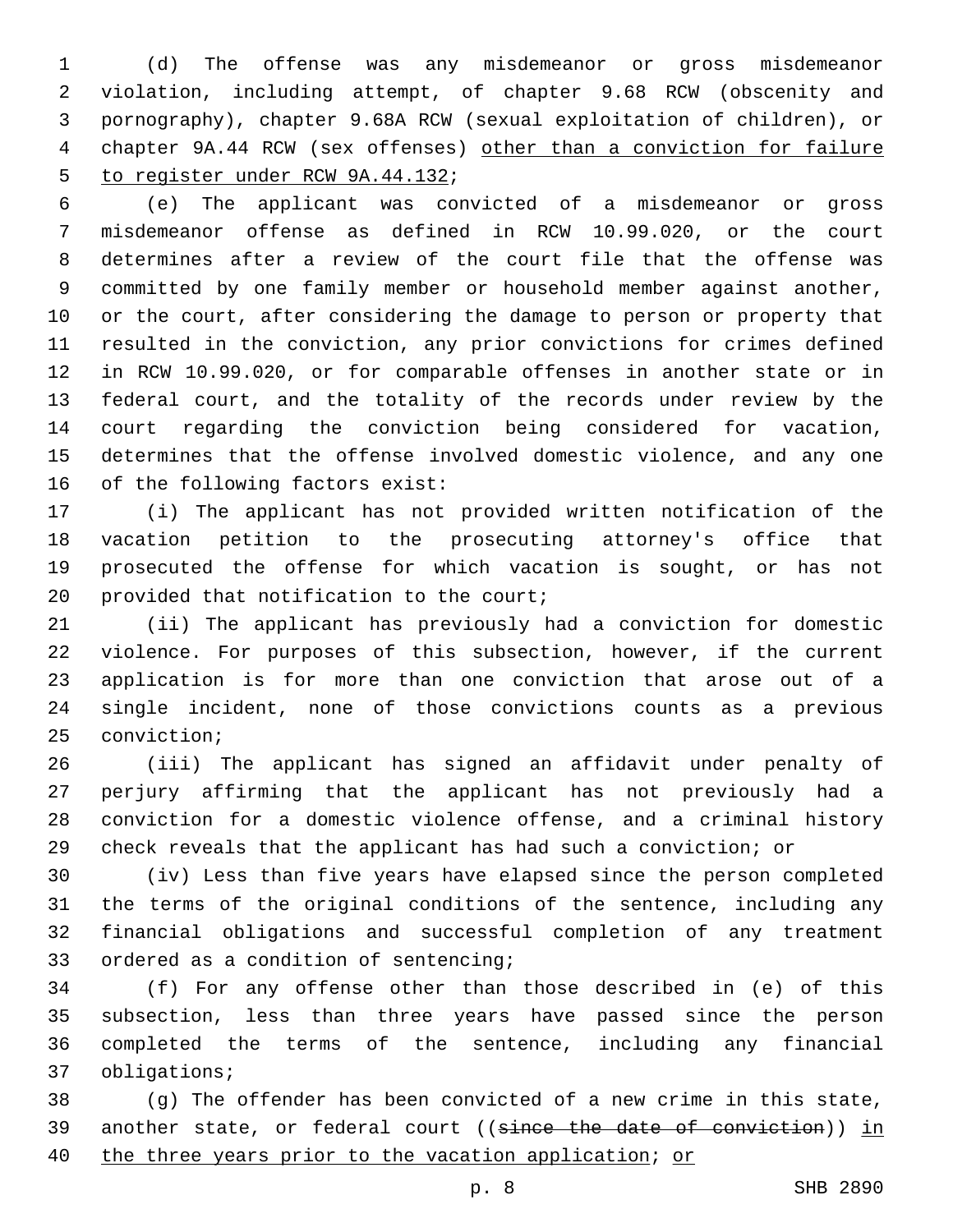(h) ((The applicant has ever had the record of another conviction 2 vacated; or

 $\frac{1}{1}$ )) The applicant is currently restrained((, or has been restrained within five years prior to the vacation application,)) by a domestic violence protection order, a no-contact order, an antiharassment order, or a civil restraining order which restrains one party from contacting the other party or was previously restrained by such an order and was found to have committed one or more violations of the order in the five years prior to the vacation 10 application.

 (3) Subject to RCW 9.96.070, every person convicted of prostitution under RCW 9A.88.030 who committed the offense as a result of being a victim of trafficking, RCW 9A.40.100, promoting prostitution in the first degree, RCW 9A.88.070, promoting commercial sexual abuse of a minor, RCW 9.68A.101, or trafficking in persons under the trafficking victims protection act of 2000, 22 U.S.C. Sec. 7101 et seq. may apply to the sentencing court for vacation of the applicant's record of conviction for the prostitution offense. An applicant may not have the record of conviction for prostitution 20 vacated if any one of the following is present:

 (a) There are any criminal charges against the applicant pending in any court of this state or another state, or in any federal court, 23 for any crime other than prostitution; or

 (b) The offender has been convicted of another crime, except prostitution, in this state, another state, or federal court since the date of conviction. The limitation in this subsection (3)(b) does not apply to convictions where the offender proves by a preponderance of the evidence that he or she committed the crime as a result of being a victim of trafficking, RCW 9A.40.100, promoting prostitution in the first degree, RCW 9A.88.070, promoting commercial sexual abuse of a minor, RCW 9.68A.101, or trafficking in persons under the trafficking victims protection act of 2000, 22 U.S.C. Sec. 7101 et seq., according to the requirements provided in RCW 9.96.070 for each 34 respective conviction.

 (4) Every person convicted prior to January 1, 1975, of violating any statute or rule regarding the regulation of fishing activities, including, but not limited to, RCW 75.08.260, 75.12.060, 75.12.070, 75.12.160, 77.16.020, 77.16.030, 77.16.040, 77.16.060, and 77.16.240 who claimed to be exercising a treaty Indian fishing right, may apply to the sentencing court for vacation of the applicant's record of the

p. 9 SHB 2890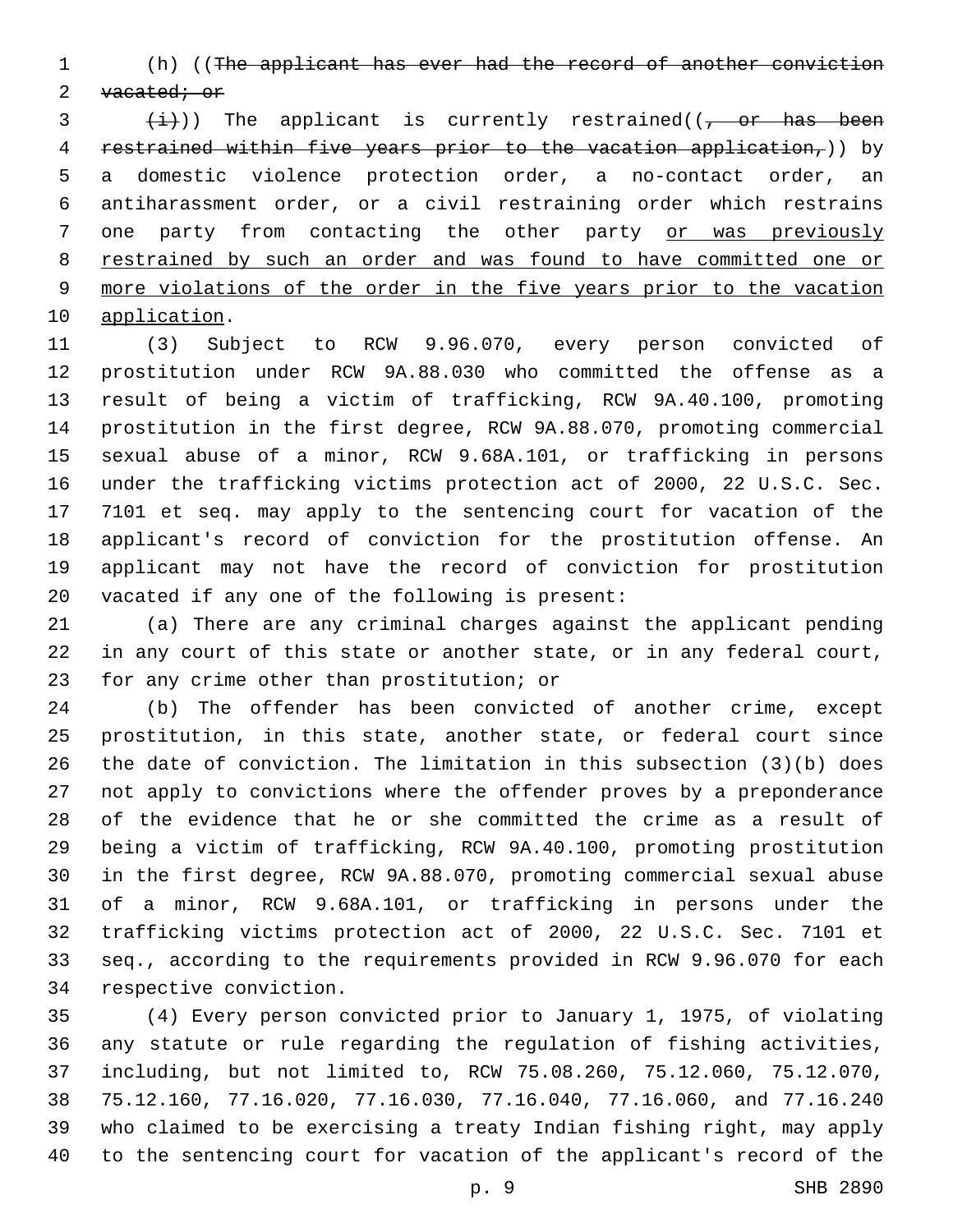misdemeanor, gross misdemeanor, or felony conviction for the offense. If the person is deceased, a member of the person's family or an official representative of the tribe of which the person was a member may apply to the court on behalf of the deceased person. Notwithstanding the requirements of RCW 9.94A.640, the court shall 6 vacate the record of conviction if:

 (a) The applicant is a member of a tribe that may exercise treaty 8 Indian fishing rights at the location where the offense occurred; and

 (b) The state has been enjoined from taking enforcement action of the statute or rule to the extent that it interferes with a treaty Indian fishing right as determined under *United States v. Washington*, 384 F. Supp. 312 (W.D. Wash. 1974), or *Sohappy v. Smith*, 302 F. Supp. 899 (D. Oregon 1969), and any posttrial orders of those courts, or any other state supreme court or federal court decision.

 (5)(a) Once the court vacates a record of conviction under this section, the person shall be released from all penalties and disabilities resulting from the offense and the fact that the person has been convicted of the offense shall not be included in the person's criminal history for purposes of determining a sentence in any subsequent conviction. For all purposes, including responding to questions on employment or housing applications, a person whose conviction has been vacated under this section may state that he or she has never been convicted of that crime. Except as provided in (b) of this subsection, nothing in this section affects or prevents the use of an offender's prior conviction in a later criminal 26 prosecution.

 (b) When a court vacates a record of domestic violence as defined in RCW 10.99.020 under this section, the state may not use the vacated conviction in a later criminal prosecution unless the conviction was for: (i) Violating the provisions of a restraining order, no-contact order, or protection order restraining or enjoining the person or restraining the person from going on to the grounds of or entering a residence, workplace, school, or day care, or prohibiting the person from knowingly coming within, or knowingly remaining within, a specified distance of a location (RCW 10.99.040, 10.99.050, 26.09.300, 26.10.220, 26.26.138, 26.44.063, 26.44.150, 26.50.060, 26.50.070, 26.50.130, 26.52.070, or 74.34.145); or (ii) stalking (RCW 9A.46.110). A vacated conviction under this section is not considered a conviction of such an offense for the purposes of 27 C.F.R. 478.11.40